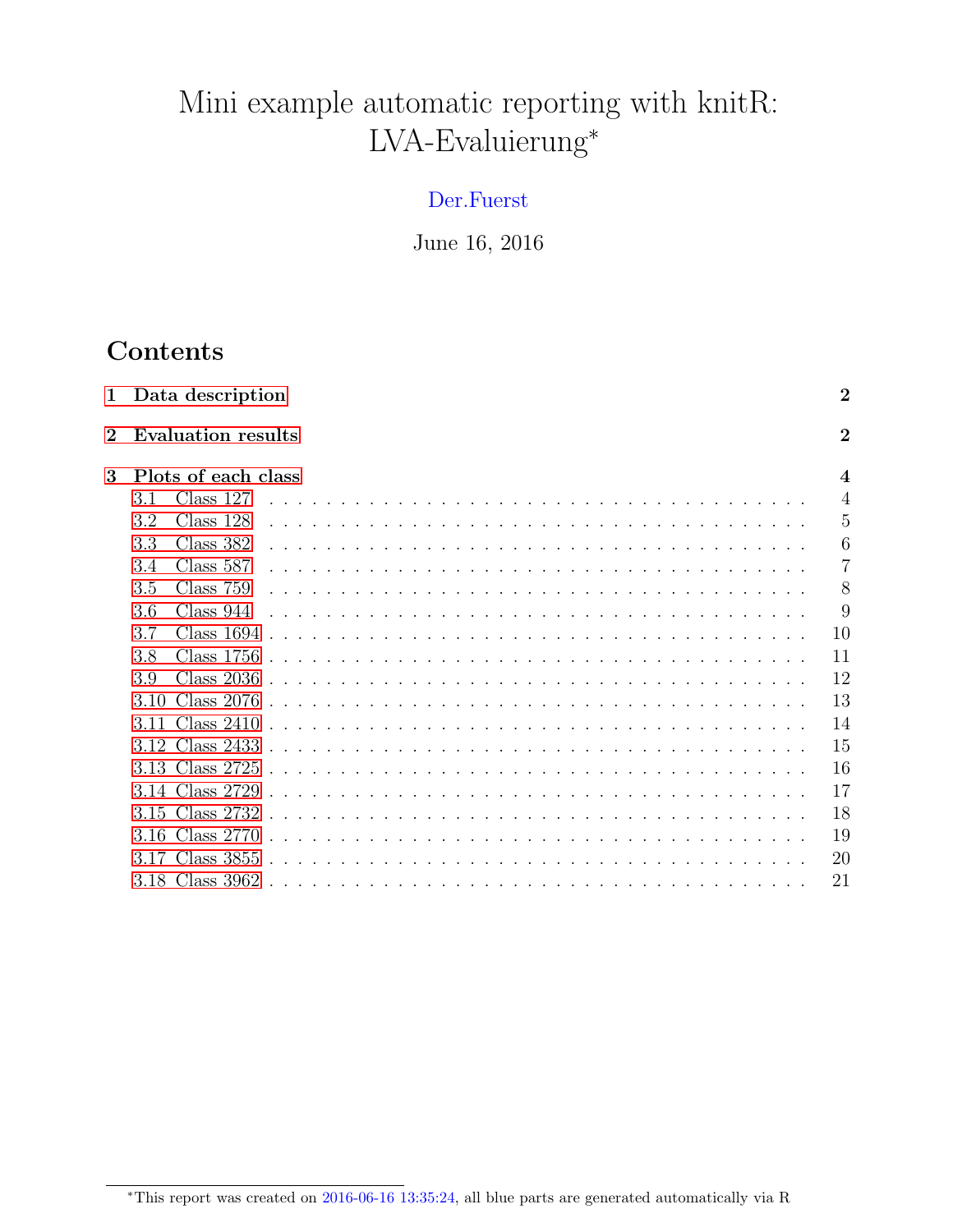### <span id="page-1-0"></span>1 Data description

The dataset (see Table [1\)](#page-1-2) contains teaching evaluations (on an integer scale from 1 to 7) of different lectures (identified by BATCHNO) given by *Der.Fuerst*. Altogether 18 lectures were evaluated by a total of 464 students, where 366 were female and 98 were male. Figure [1](#page-1-3) depicts the number of students per lecture.

|       | <b>BATCHNO</b> | <b>BATCHPGC</b> | LeiterIn    | <b>ECTS</b> | <b>SEX</b> | G01 | $\rm G02$ |   | G04 |
|-------|----------------|-----------------|-------------|-------------|------------|-----|-----------|---|-----|
| 14076 | 127            | 26              | Der.Fuerst  |             |            |     |           | 6 |     |
| 14076 | 127            | 26              | Der Fuerst  |             |            |     |           | 6 | 6   |
| 14076 | 127            | 26              | Der Fuerst  |             |            | Ð   | 6         |   |     |
| 14076 | 127            | 26              | Der Fuerst  |             |            | h,  | 6         | 6 |     |
| 14076 | 127            | 26              | Der. Fuerst |             |            | 6   |           | 4 | 5.  |
| 14076 | 127            | 26              | Der Fuerst  |             |            | h   | h         | b |     |

<span id="page-1-2"></span>Table 1: First 6 lines and 10 columns of the dataset



Figure 1: Number of students per lecture

#### <span id="page-1-3"></span><span id="page-1-1"></span>2 Evaluation results

Figure [2](#page-2-0) depicts boxplots per question for the lecture with BATCHNO 127, Figure [3](#page-2-1) shows the overall results per question. Altogether Der.Fuerst was very well evaluated - for question G04 (referring to professional competence) his overall average rating was an amazing 6.33.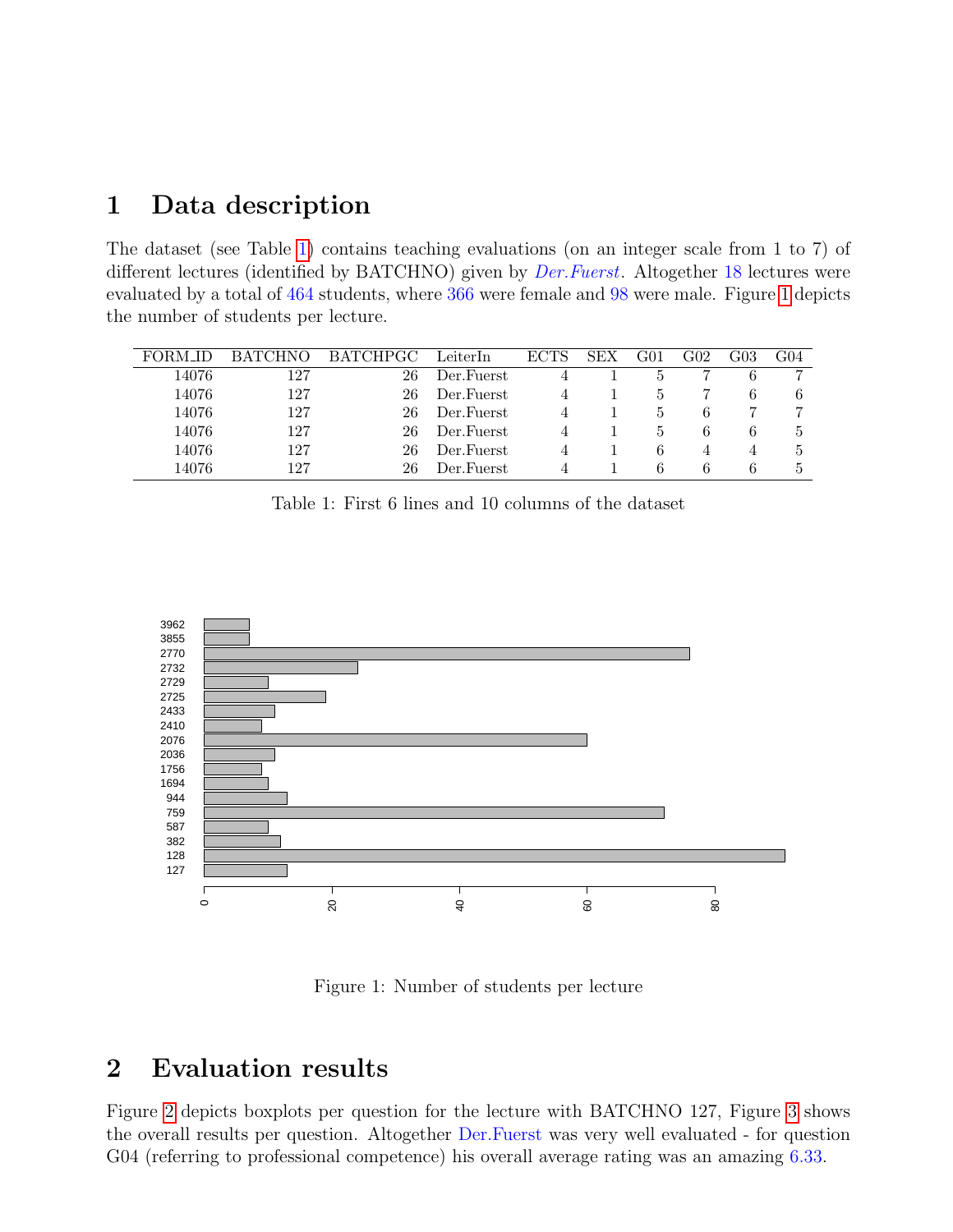

<span id="page-2-0"></span>Figure 2: Boxplot per question for the lecture with BATCHNO 127



<span id="page-2-1"></span>Figure 3: Boxplot per question overall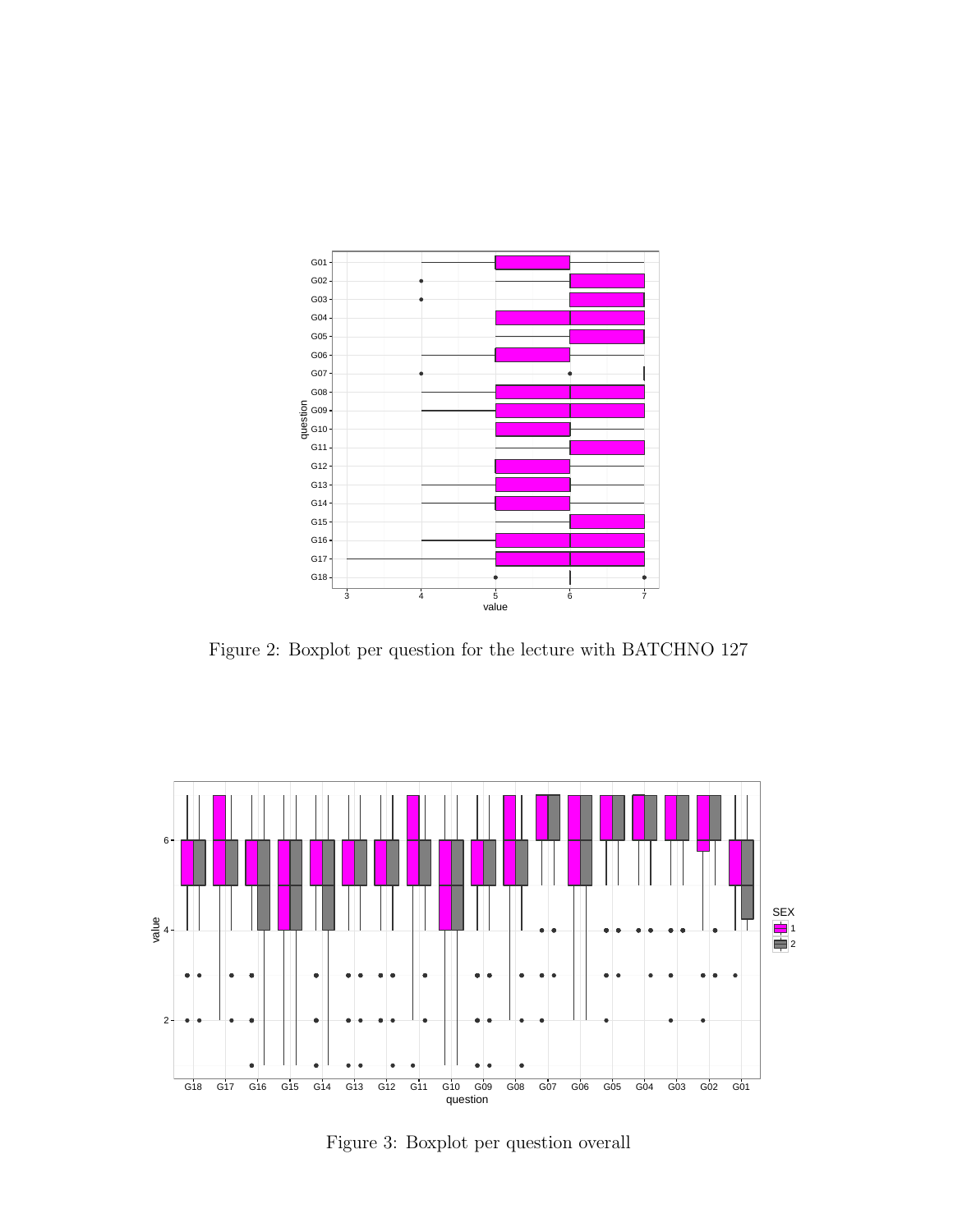# <span id="page-3-0"></span>3 Plots of each class

## <span id="page-3-1"></span>3.1 Class 127



Figure 4: Boxplot class 127

| variable        | value.min | value.max | value.mean | value.median | value.sd |
|-----------------|-----------|-----------|------------|--------------|----------|
| G <sub>01</sub> | 4.00      | 7.00      | 5.31       | 5.00         | 0.75     |
| G <sub>02</sub> | 4.00      | 7.00      | 6.23       | 6.00         | 0.93     |
| $G_{03}$        | 4.00      | 7.00      | 6.38       | 7.00         | 0.87     |
| G <sub>04</sub> | 5.00      | 7.00      | 6.15       | 6.00         | 0.90     |
| $G_{05}$        | 5.00      | 7.00      | 6.54       | 7.00         | 0.66     |
| $G_{06}$        | 4.00      | 7.00      | 5.38       | 5.00         | 1.12     |
| $G_{07}$        | 4.00      | 7.00      | 6.62       | 7.00         | 0.87     |
| G08             | 4.00      | 7.00      | 5.92       | 6.00         | 0.95     |
| G09             | 4.00      | 7.00      | 5.77       | 6.00         | 1.17     |
| G10             | 5.00      | 7.00      | 5.92       | 6.00         | 0.76     |
| G11             | 5.00      | 7.00      | 6.23       | 6.00         | 0.73     |
| G12             | 5.00      | 7.00      | 5.69       | 5.00         | 0.85     |
| G13             | 4.00      | 7.00      | 5.85       | 6.00         | 0.90     |
| G14             | 4.00      | 7.00      | 5.31       | 5.00         | 0.95     |
| G15             | 5.00      | 7.00      | 6.08       | 6.00         | 0.76     |
| G16             | 4.00      | 7.00      | 5.77       | 6.00         | 1.01     |
| G17             | 3.00      | 7.00      | 5.77       | 6.00         | 1.30     |
| G18             | 5.00      | 7.00      | 6.08       | 6.00         | 0.64     |

Table 2: Summary class 127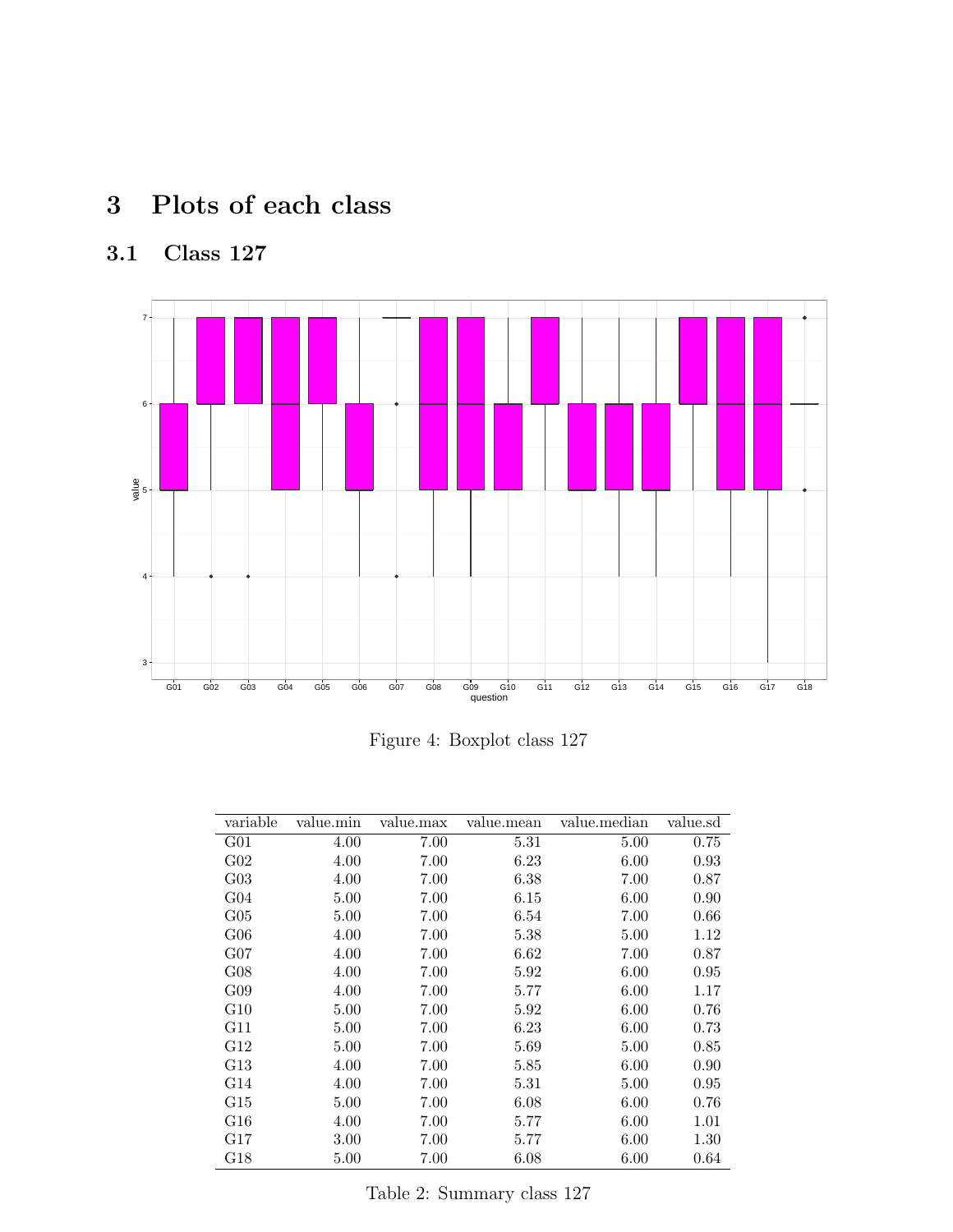<span id="page-4-0"></span>



Figure 5: Boxplot class 128

| variable        | value.min | value.max | value.mean | value.median | value.sd |
|-----------------|-----------|-----------|------------|--------------|----------|
| G <sub>01</sub> | 4.00      | 7.00      | 5.42       | 6.00         | 0.82     |
| $G_{02}$        | 3.00      | 7.00      | 5.75       | 6.00         | 1.04     |
| $G_{03}$        | 3.00      | 7.00      | 6.04       | 6.00         | 1.00     |
| G <sub>04</sub> | 4.00      | 7.00      | 6.14       | 6.00         | 0.77     |
| $G_{05}$        | 2.00      | 7.00      | 6.12       | 6.00         | 1.00     |
| $G_{06}$        | 2.00      | 7.00      | 5.43       | 6.00         | 1.31     |
| $G_{07}$        | 3.00      | 7.00      | 6.51       | 7.00         | 0.78     |
| G08             | 3.00      | 7.00      | 5.76       | 6.00         | $1.06\,$ |
| G09             | 1.00      | 7.00      | 5.02       | 5.00         | 1.37     |
| G10             | 2.00      | 7.00      | 5.19       | 5.00         | 1.23     |
| G11             | 3.00      | 7.00      | 5.77       | 6.00         | 0.99     |
| G12             | 3.00      | 7.00      | 5.24       | 5.00         | 1.09     |
| G13             | 2.00      | 7.00      | 5.33       | 5.00         | $1.06\,$ |
| G14             | 1.00      | 7.00      | 5.48       | 6.00         | 1.49     |
| G15             | 1.00      | 7.00      | 4.99       | 5.00         | 1.53     |
| ${\rm G}16$     | 1.00      | 7.00      | 5.28       | 6.00         | $1.26\,$ |
| G17             | 4.00      | 7.00      | 5.97       | 6.00         | 0.92     |
| G18             | 3.00      | 7.00      | 5.50       | 6.00         | 0.90     |

Table 3: Summary class 128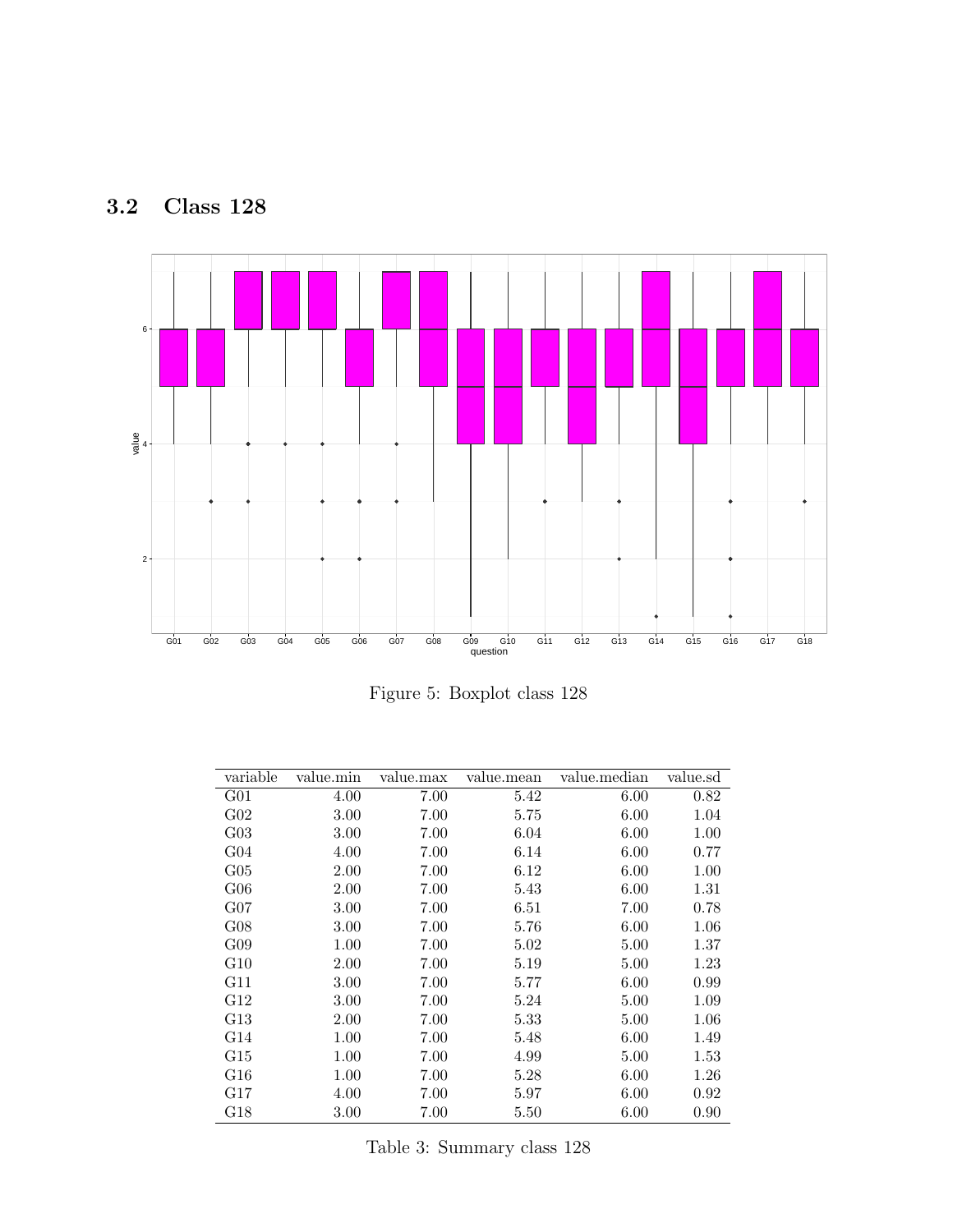<span id="page-5-0"></span>



Figure 6: Boxplot class 382

| variable        | value.min | value.max | value.mean | value.median | value.sd |
|-----------------|-----------|-----------|------------|--------------|----------|
| G <sub>01</sub> | 4.00      | 6.00      | 4.58       | 4.50         | 0.67     |
| G <sub>02</sub> | 6.00      | 7.00      | 6.50       | 6.50         | 0.52     |
| $G_{03}$        | 5.00      | 7.00      | 6.58       | 7.00         | 0.67     |
| G <sub>04</sub> | 7.00      | 7.00      | 7.00       | 7.00         | 0.00     |
| $G_{05}$        | 6.00      | 7.00      | 6.67       | 7.00         | 0.49     |
| $G_{06}$        | 3.00      | 7.00      | 5.83       | 6.00         | 1.19     |
| $G_{07}$        | 6.00      | 7.00      | 6.92       | 7.00         | 0.29     |
| G08             | 6.00      | 7.00      | 6.50       | 6.50         | 0.52     |
| G09             | 5.00      | 7.00      | 6.08       | 6.00         | 0.90     |
| G10             | 2.00      | 7.00      | 5.25       | 5.00         | 1.48     |
| G11             | 5.00      | 7.00      | 6.50       | 7.00         | $0.67\,$ |
| G12             | 5.00      | 7.00      | 6.33       | 6.50         | 0.78     |
| G13             | 5.00      | 7.00      | 6.00       | 6.00         | 0.85     |
| G14             | 4.00      | 7.00      | 6.17       | 6.00         | 0.83     |
| G15             | 4.00      | 7.00      | 6.08       | 6.00         | 0.90     |
| G16             | 4.00      | 7.00      | 5.50       | 5.50         | 1.00     |
| G17             | 4.00      | 7.00      | 5.58       | 6.00         | 0.79     |
| G18             | 5.00      | 7.00      | 6.42       | 6.50         | 0.67     |

Table 4: Summary class 382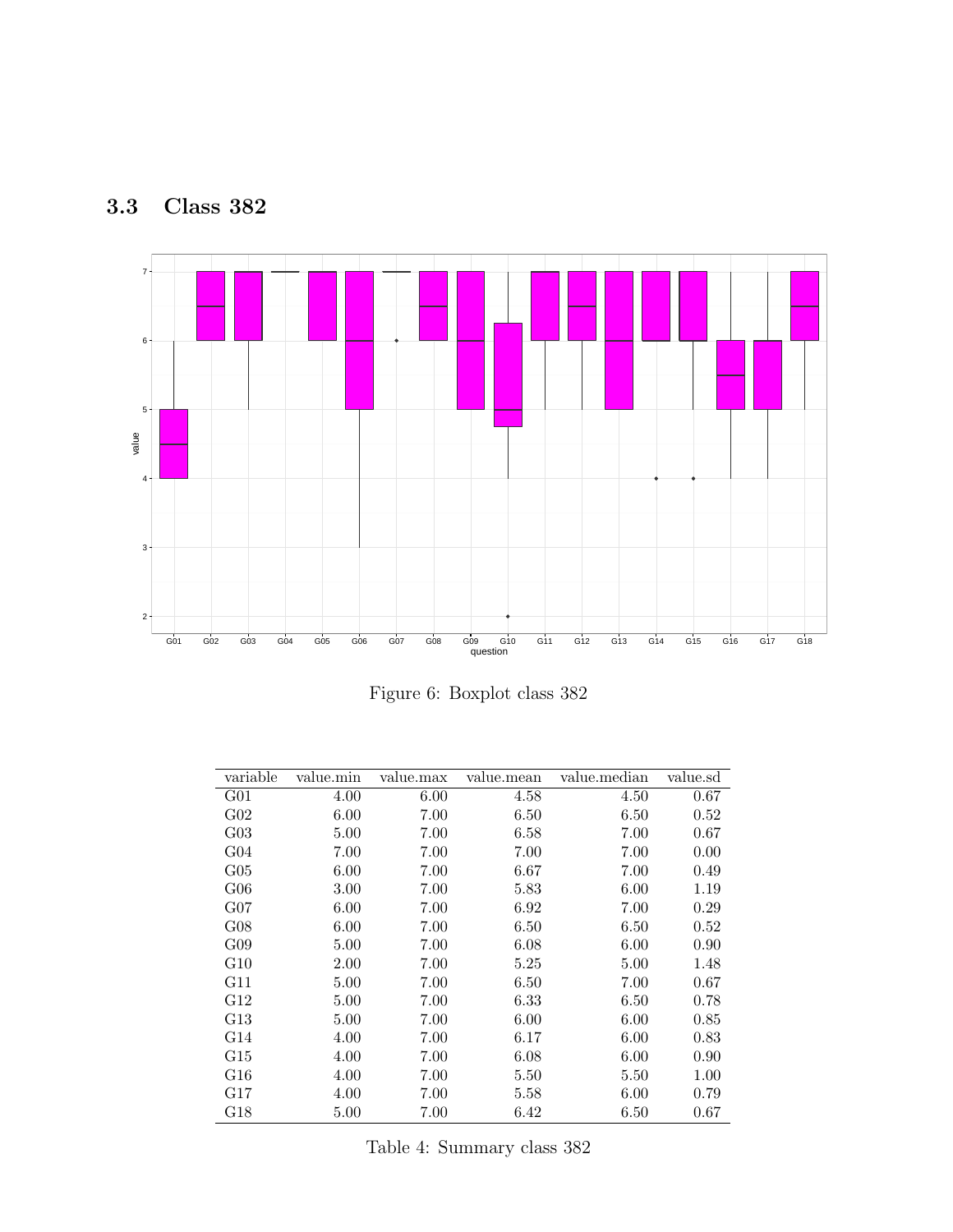<span id="page-6-0"></span>



Figure 7: Boxplot class 587

| variable        | value.min | value.max | value.mean | value.median | value.sd |
|-----------------|-----------|-----------|------------|--------------|----------|
| G <sub>01</sub> | 4.00      | 6.00      | 5.10       | 5.00         | 0.74     |
| G <sub>02</sub> | 3.00      | 7.00      | 5.30       | 6.00         | 1.25     |
| $G_{03}$        | 3.00      | 7.00      | 5.80       | 6.00         | 1.23     |
| G <sub>04</sub> | 5.00      | 7.00      | 6.10       | 6.00         | 0.74     |
| $G_{05}$        | 6.00      | 7.00      | 6.20       | 6.00         | 0.42     |
| $G_{06}$        | 5.00      | 7.00      | 6.20       | 6.00         | 0.79     |
| $G_{07}$        | 3.00      | 7.00      | 5.60       | 6.00         | 1.35     |
| G08             | 5.00      | 7.00      | 6.10       | 6.00         | 0.88     |
| G09             | 2.00      | 7.00      | 4.60       | 4.50         | 1.71     |
| G10             | 2.00      | 7.00      | 5.00       | 5.00         | 1.49     |
| G11             | 5.00      | 7.00      | 6.30       | 6.50         | 0.82     |
| G12             | 4.00      | 7.00      | 5.50       | 6.00         | 0.97     |
| G13             | 3.00      | 7.00      | 5.60       | 5.50         | 1.26     |
| G14             | 5.00      | 7.00      | 6.10       | 6.00         | 0.57     |
| G15             | 3.00      | 7.00      | 5.30       | 6.00         | 1.25     |
| G16             | 3.00      | 6.00      | 4.50       | 4.50         | 0.85     |
| G17             | 4.00      | 7.00      | 5.40       | 5.00         | 0.84     |
| G18             | 5.00      | 7.00      | 5.50       | 5.00         | 0.71     |

Table 5: Summary class 587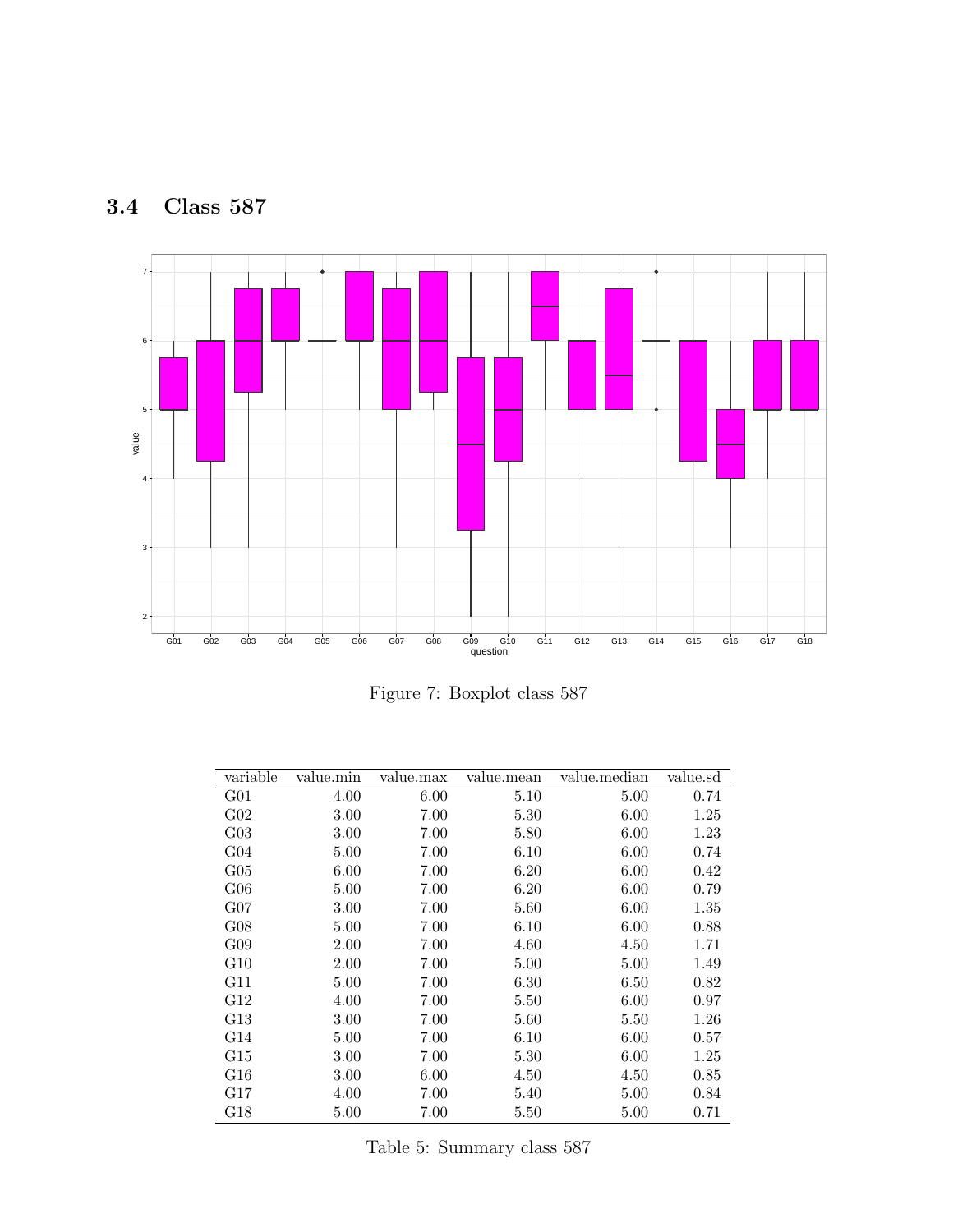<span id="page-7-0"></span>



Figure 8: Boxplot class 759

| variable        | value.min | value.max | value.mean | value.median | value.sd |
|-----------------|-----------|-----------|------------|--------------|----------|
| G <sub>01</sub> | 4.00      | 7.00      | 5.21       | 5.00         | 0.73     |
| G <sub>02</sub> | 3.00      | 7.00      | 5.97       | 6.00         | 1.01     |
| $G_{03}$        | 4.00      | 7.00      | 6.03       | 6.00         | 0.86     |
| G <sub>04</sub> | 4.00      | 7.00      | 6.33       | 6.00         | 0.75     |
| $G_{05}$        | 3.00      | 7.00      | 6.00       | 6.00         | 0.96     |
| $G_{06}$        | 3.00      | 7.00      | 5.97       | 6.00         | 0.94     |
| $G_{07}$        | 5.00      | 7.00      | 6.50       | 7.00         | 0.63     |
| G08             | 3.00      | 7.00      | 5.68       | 6.00         | 0.95     |
| G09             | 2.00      | 7.00      | 5.06       | 5.00         | 1.17     |
| G10             | 2.00      | 7.00      | 5.32       | 5.00         | 1.16     |
| G11             | 3.00      | 7.00      | 5.86       | 6.00         | 1.01     |
| G12             | 3.00      | 7.00      | 5.36       | 5.00         | 1.06     |
| G13             | 2.00      | 7.00      | 5.46       | 6.00         | 0.99     |
| G14             | 2.00      | 7.00      | 4.62       | 5.00         | 1.56     |
| G15             | 1.00      | 7.00      | 4.00       | 4.00         | 1.66     |
| G16             | 2.00      | 7.00      | 5.13       | 5.00         | 1.06     |
| G17             | 2.00      | 7.00      | 5.73       | 6.00         | 1.07     |
| G18             | $3.00\,$  | 7.00      | $5.56\,$   | 6.00         | $0.87\,$ |

Table 6: Summary class 759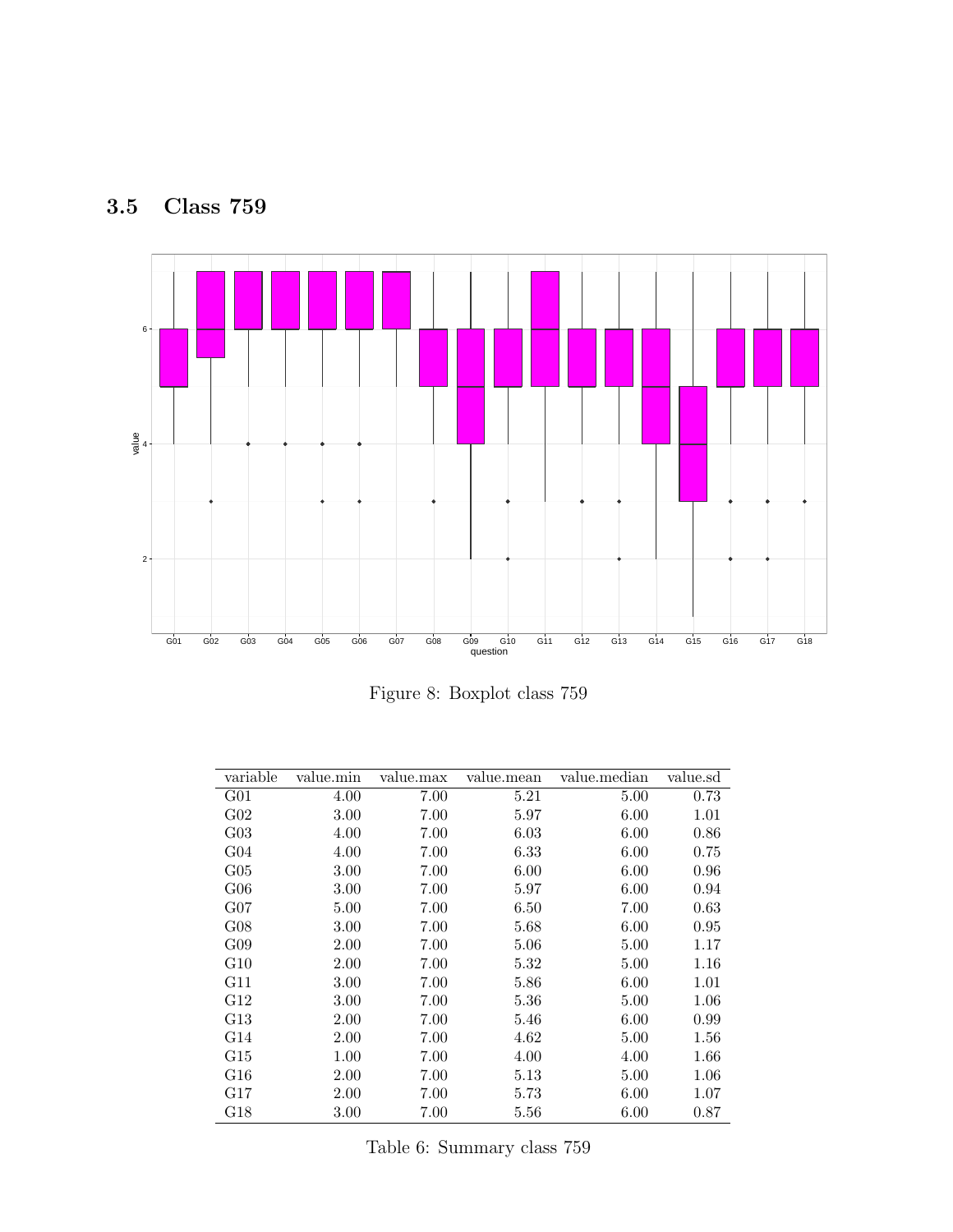<span id="page-8-0"></span>



Figure 9: Boxplot class 944

| variable        | value.min | value.max | value.mean | value.median | value.sd   |
|-----------------|-----------|-----------|------------|--------------|------------|
| G <sub>01</sub> | 4.00      | 6.00      | 5.00       | 5.00         | 0.82       |
| $G_{02}$        | 5.00      | 7.00      | 6.31       | 6.00         | 0.63       |
| $G_{03}$        | 5.00      | 7.00      | 6.38       | 6.00         | 0.65       |
| G <sub>04</sub> | 5.00      | 7.00      | 6.54       | 7.00         | 0.66       |
| $G_{05}$        | 5.00      | 7.00      | 6.23       | 6.00         | 0.73       |
| $G_{06}$        | 4.00      | 7.00      | 5.85       | 6.00         | 0.90       |
| $G_{07}$        | 6.00      | 7.00      | 6.54       | 7.00         | 0.52       |
| G08             | 5.00      | 7.00      | 5.62       | 5.00         | 0.77       |
| G09             | 5.00      | 7.00      | 6.00       | 6.00         | 0.60       |
| G10             | 3.00      | 6.00      | 5.46       | 6.00         | 0.88       |
| G11             | 4.00      | 6.00      | 5.54       | 6.00         | 0.78       |
| G12             | 4.00      | 6.00      | 5.58       | 6.00         | 0.67       |
| G13             | 4.00      | 7.00      | 5.62       | 6.00         | 0.77       |
| G14             | 4.00      | 6.00      | 5.15       | 5.00         | 0.80       |
| G15             | 5.00      | 7.00      | 5.69       | 6.00         | 0.63       |
| G16             | 5.00      | 7.00      | 5.77       | 6.00         | 0.73       |
| G17             | 4.00      | 7.00      | 5.69       | 6.00         | 0.95       |
| G18             | 5.00      | 7.00      | 6.15       | 6.00         | $\rm 0.55$ |

Table 7: Summary class 944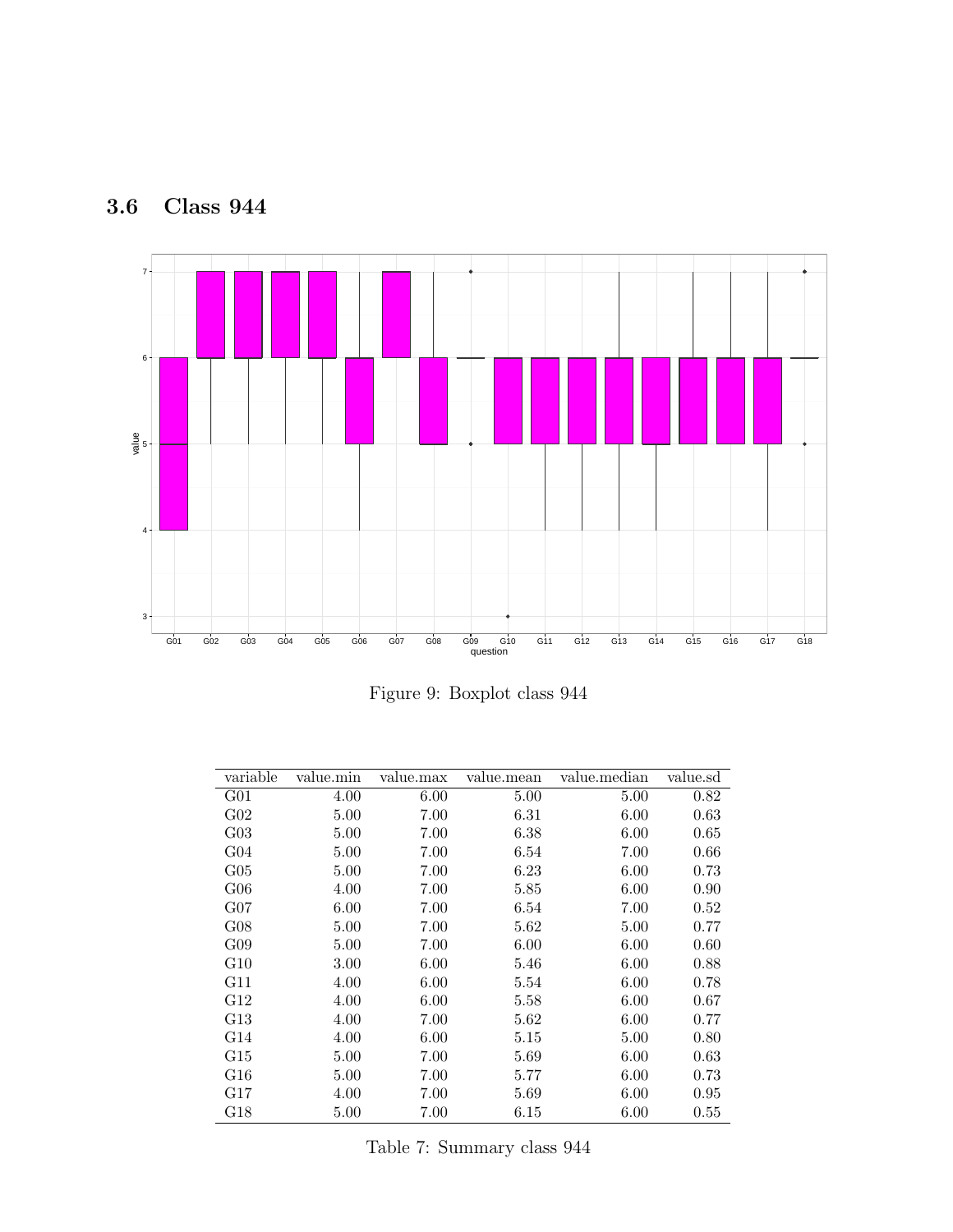<span id="page-9-0"></span>



Figure 10: Boxplot class 1694

| variable        | value.min | value.max | value.mean | value.median | value.sd |
|-----------------|-----------|-----------|------------|--------------|----------|
| G <sub>01</sub> | 3.00      | 5.00      | 4.60       | 5.00         | 0.70     |
| G <sub>02</sub> | 5.00      | 7.00      | 6.40       | 6.50         | 0.70     |
| $G_{03}$        | 4.00      | 7.00      | 6.30       | 6.50         | 0.95     |
| G <sub>04</sub> | 6.00      | 7.00      | 6.70       | 7.00         | 0.48     |
| $G_{05}$        | 5.00      | 7.00      | 6.50       | 7.00         | 0.71     |
| $G_{06}$        | 5.00      | 7.00      | 6.10       | 6.00         | 0.57     |
| $G_{07}$        | 5.00      | 7.00      | 6.70       | 7.00         | 0.67     |
| G08             | 5.00      | 7.00      | 6.30       | 6.00         | 0.67     |
| G09             | 5.00      | 7.00      | 6.20       | 6.00         | 0.79     |
| G10             | 4.00      | 7.00      | 5.60       | 6.00         | 0.84     |
| G11             | 6.00      | 7.00      | 6.40       | 6.00         | 0.52     |
| G12             | 5.00      | 7.00      | 6.10       | 6.00         | 0.74     |
| G13             | 5.00      | 7.00      | 5.90       | 6.00         | 0.88     |
| G14             | 5.00      | 7.00      | 6.10       | 6.00         | 0.57     |
| G15             | 4.00      | 7.00      | 5.80       | 6.00         | 1.03     |
| G16             | 4.00      | 7.00      | 5.80       | 6.00         | 1.03     |
| G17             | 3.00      | 7.00      | 5.56       | 6.00         | 1.42     |
| G18             | 5.00      | 7.00      | 6.30       | $6.50\,$     | 0.82     |

Table 8: Summary class 1694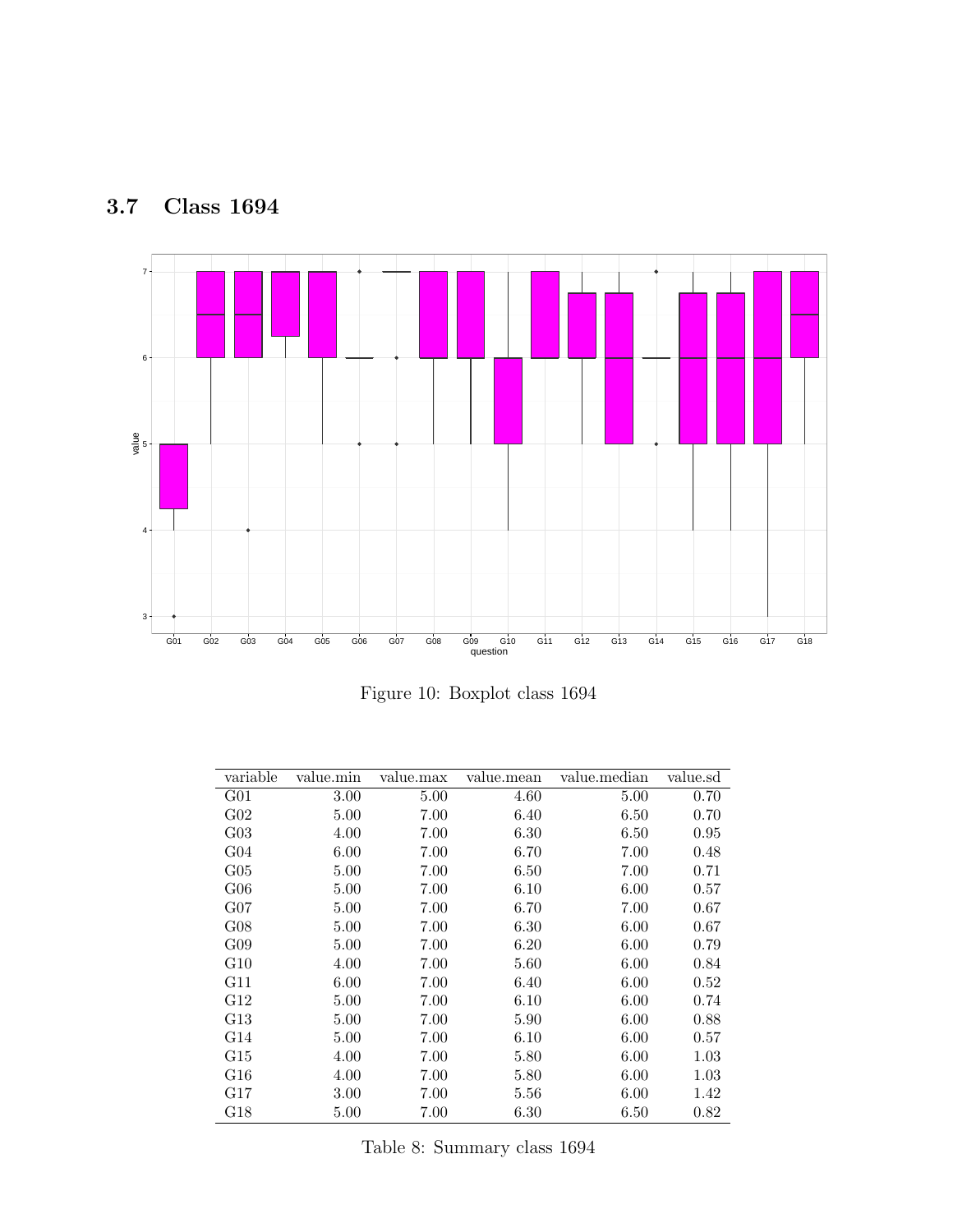<span id="page-10-0"></span>



Figure 11: Boxplot class 1756

| variable        | value.min | value.max | value.mean | value.median | value.sd |
|-----------------|-----------|-----------|------------|--------------|----------|
| G <sub>01</sub> | 4.00      | 6.00      | 4.78       | 5.00         | 0.67     |
| G <sub>02</sub> | 4.00      | 6.00      | 5.33       | 6.00         | 0.87     |
| $G_{03}$        | 3.00      | 7.00      | 5.22       | 5.00         | 1.09     |
| G <sub>04</sub> | 4.00      | 7.00      | 5.67       | 5.00         | 1.12     |
| $G_{05}$        | 4.00      | 7.00      | 5.56       | 6.00         | 1.33     |
| $G_{06}$        | 4.00      | 7.00      | 5.56       | 5.00         | 1.24     |
| $G_{07}$        | 2.00      | 7.00      | 5.33       | 6.00         | 1.73     |
| G08             | 5.00      | 7.00      | 6.22       | 7.00         | 0.97     |
| G09             | 1.00      | 7.00      | 5.11       | 6.00         | 1.76     |
| G10             | 2.00      | 7.00      | 5.11       | 6.00         | 1.76     |
| G11             | 4.00      | 7.00      | 6.22       | 6.00         | 0.97     |
| G12             | 2.00      | 6.00      | 5.22       | 6.00         | 1.30     |
| G13             | 4.00      | 7.00      | 5.44       | 6.00         | 1.01     |
| G14             | 5.00      | 7.00      | 5.78       | 6.00         | 0.67     |
| G15             | 4.00      | $6.00\,$  | 4.56       | 4.00         | 0.73     |
| ${\rm G}16$     | 1.00      | 7.00      | 4.89       | 5.00         | 2.09     |
| G17             | 4.00      | 7.00      | 5.33       | 5.00         | 1.12     |
| G18             | $3.00\,$  | 7.00      | 5.22       | 5.00         | 1.09     |

Table 9: Summary class 1756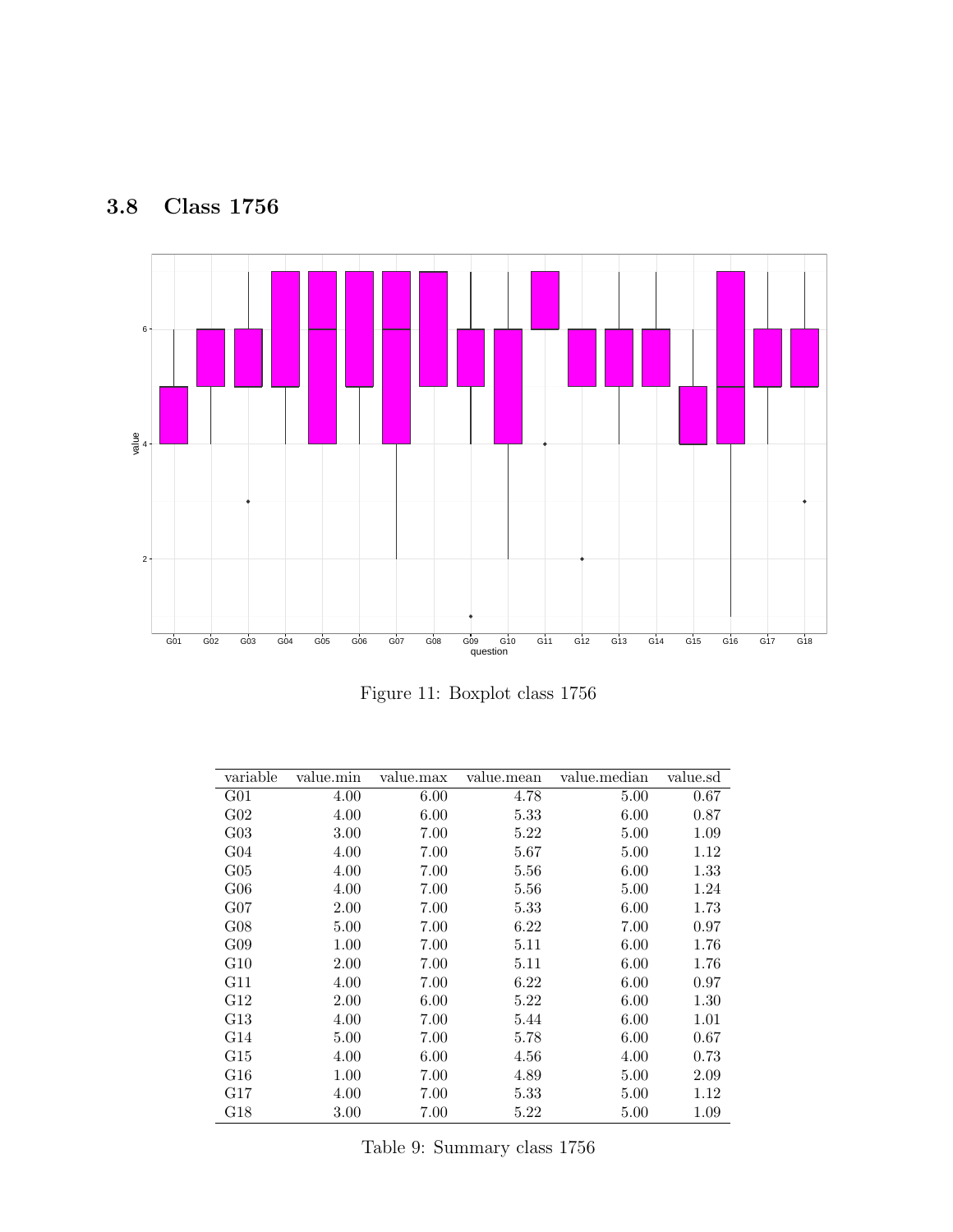

<span id="page-11-0"></span>3.9 Class 2036

Figure 12: Boxplot class 2036

| variable        | value.min | value.max | value.mean | value.median | value.sd |
|-----------------|-----------|-----------|------------|--------------|----------|
| G <sub>01</sub> | 4.00      | 7.00      | 4.82       | 5.00         | 0.87     |
| G <sub>02</sub> | 5.00      | 7.00      | 6.45       | 7.00         | 0.69     |
| $G_{03}$        | 6.00      | 7.00      | 6.91       | 7.00         | 0.30     |
| G <sub>04</sub> | 6.00      | 7.00      | 6.82       | 7.00         | 0.40     |
| $G_{05}$        | 6.00      | 7.00      | 6.73       | 7.00         | 0.47     |
| $G_{06}$        | 4.00      | 7.00      | 6.36       | 7.00         | 0.92     |
| $G_{07}$        | 6.00      | 7.00      | 6.82       | 7.00         | 0.40     |
| G08             | 5.00      | 7.00      | 6.18       | 6.00         | 0.75     |
| G09             | 5.00      | 7.00      | 6.36       | 6.00         | 0.67     |
| G10             | 4.00      | 7.00      | 5.73       | 6.00         | 1.10     |
| G11             | 6.00      | 7.00      | 6.55       | 7.00         | 0.52     |
| G12             | 5.00      | 7.00      | 6.18       | 6.00         | 0.60     |
| G13             | 5.00      | 7.00      | 6.20       | 6.00         | 0.79     |
| G14             | 6.00      | 7.00      | 6.55       | 7.00         | 0.52     |
| G15             | 4.00      | 7.00      | 5.60       | 5.50         | 1.17     |
| ${\rm G}16$     | 4.00      | 7.00      | 5.64       | 6.00         | 1.12     |
| G17             | 4.00      | 7.00      | 5.45       | 6.00         | 1.13     |
| G18             | 5.00      | 7.00      | 6.45       | 7.00         | 0.69     |

Table 10: Summary class 2036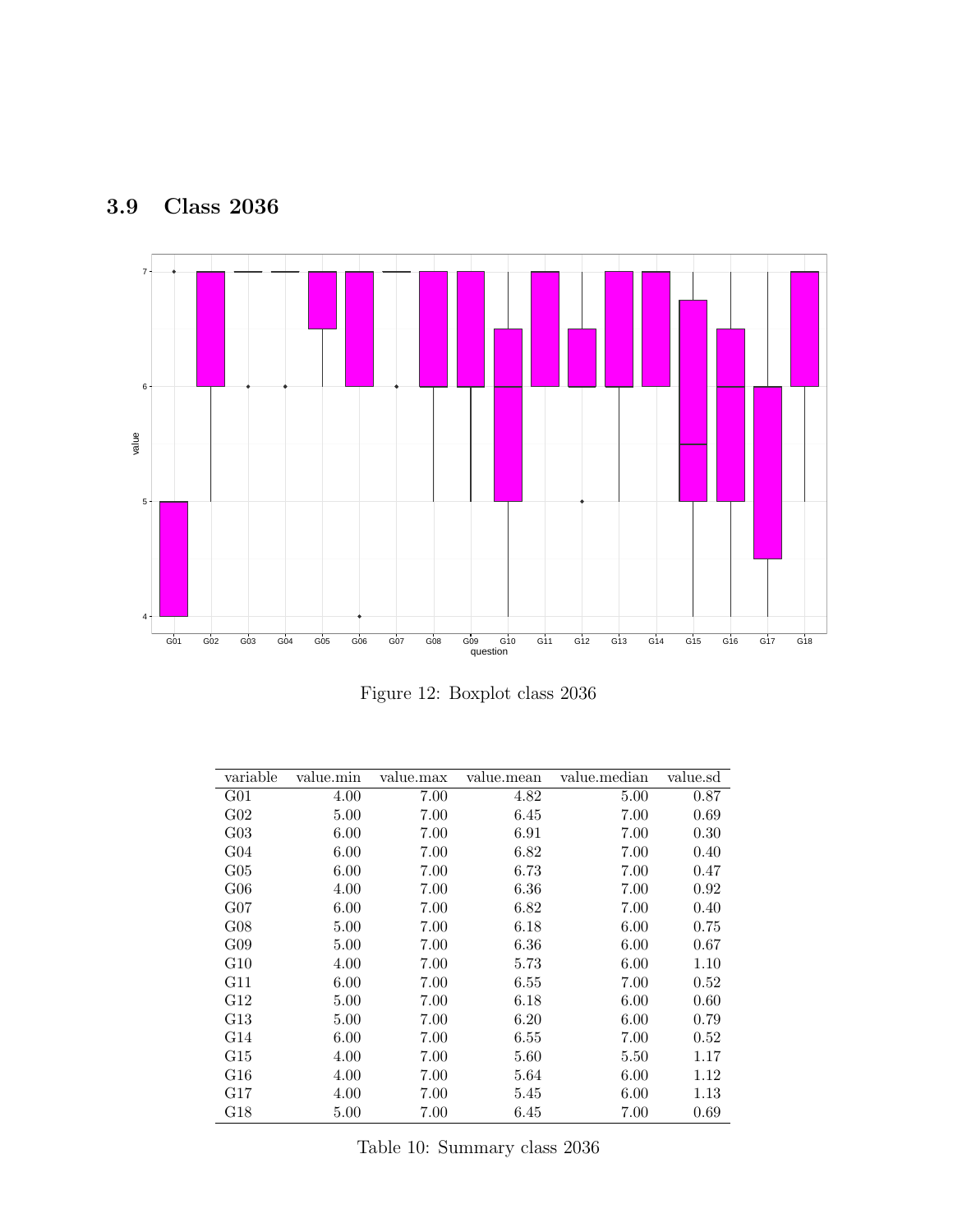<span id="page-12-0"></span>



Figure 13: Boxplot class 2076

| variable        | value.min | value.max | value.mean | value.median | value.sd |
|-----------------|-----------|-----------|------------|--------------|----------|
| G <sub>01</sub> | 4.00      | 7.00      | 5.12       | 5.00         | 0.80     |
| G <sub>02</sub> | 3.00      | 7.00      | 6.02       | 6.00         | 0.93     |
| $G_{03}$        | 4.00      | 7.00      | 6.27       | 6.00         | 0.80     |
| G <sub>04</sub> | 4.00      | 7.00      | 6.42       | 7.00         | 0.70     |
| $G_{05}$        | 4.00      | 7.00      | 6.17       | 6.00         | 0.92     |
| $G_{06}$        | 3.00      | 7.00      | 5.88       | 6.00         | 1.04     |
| $G_{07}$        | 3.00      | 7.00      | 6.45       | 7.00         | 0.79     |
| G08             | 2.00      | 7.00      | 5.75       | 6.00         | 1.05     |
| G09             | 1.00      | 7.00      | 4.93       | 5.00         | 1.41     |
| G10             | 1.00      | 7.00      | 4.30       | 4.00         | 1.50     |
| G11             | 2.00      | 7.00      | 5.70       | 6.00         | 1.27     |
| G12             | 1.00      | 7.00      | $5.22\,$   | 5.00         | 1.26     |
| G13             | 1.00      | 7.00      | 5.59       | 6.00         | 1.08     |
| G14             | 2.00      | 7.00      | 5.81       | 6.00         | 1.11     |
| G15             | 1.00      | 7.00      | 5.43       | 6.00         | 1.45     |
| ${\rm G}16$     | 1.00      | 7.00      | 5.57       | 6.00         | 1.38     |
| G17             | 4.00      | 7.00      | 5.87       | 6.00         | 1.07     |
| G18             | 2.00      | 7.00      | 5.72       | 6.00         | 1.06     |

Table 11: Summary class 2076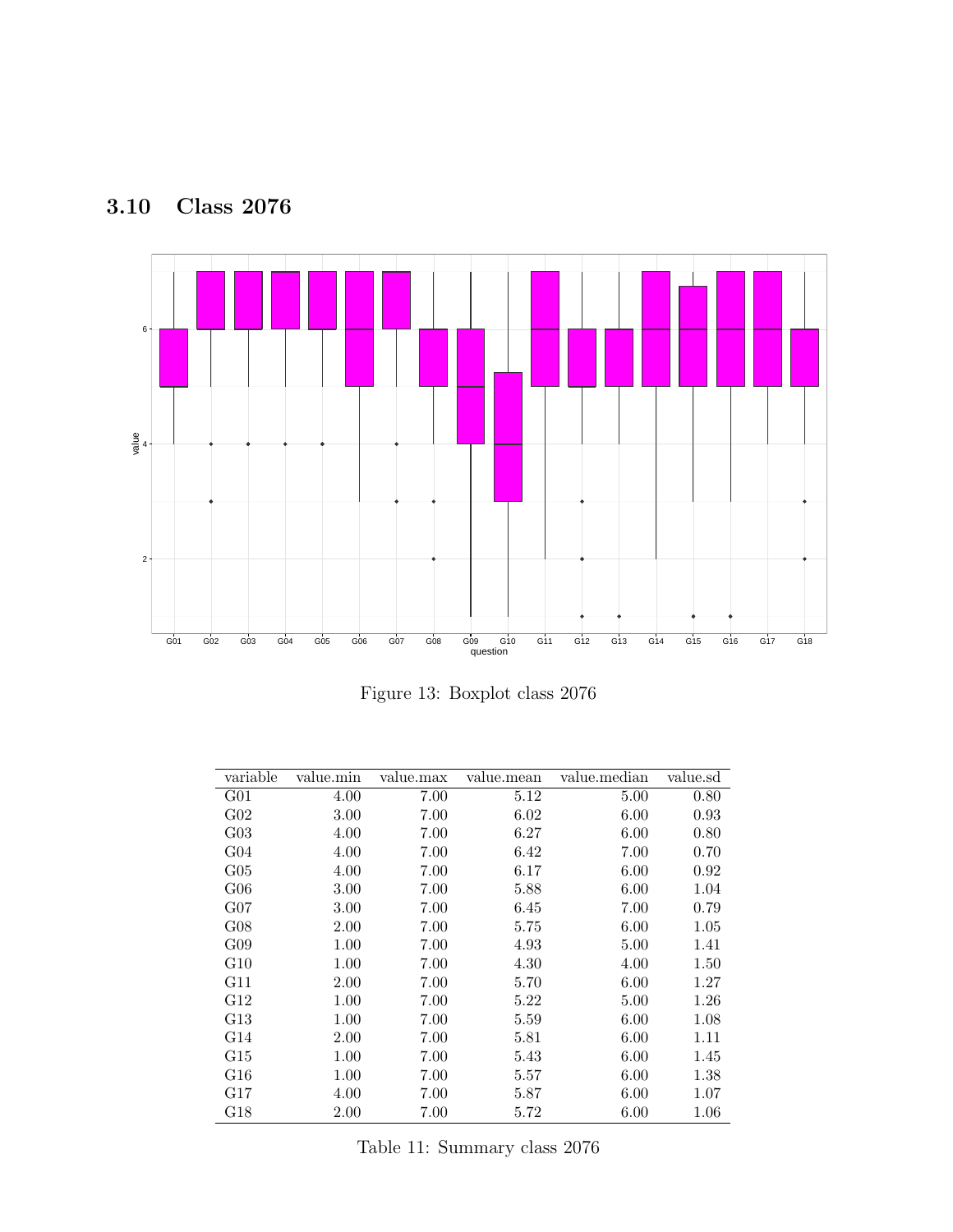<span id="page-13-0"></span>



Figure 14: Boxplot class 2410

| variable        | value.min | value.max | value.mean | value.median | value.sd |
|-----------------|-----------|-----------|------------|--------------|----------|
| G <sub>01</sub> | 4.00      | 6.00      | 4.67       | 4.00         | 0.87     |
| G <sub>02</sub> | 3.00      | 7.00      | 6.11       | 7.00         | 1.54     |
| $G_{03}$        | 4.00      | 7.00      | 6.33       | 7.00         | 1.00     |
| G <sub>04</sub> | 3.00      | 7.00      | 6.22       | 7.00         | 1.30     |
| $G_{05}$        | 4.00      | 7.00      | 6.22       | 6.00         | 0.97     |
| $G_{06}$        | 5.00      | 7.00      | 6.62       | 7.00         | 0.74     |
| $G_{07}$        | 6.00      | 7.00      | 6.88       | 7.00         | 0.35     |
| G08             | 4.00      | 7.00      | 6.22       | 7.00         | 1.09     |
| G09             | 3.00      | 7.00      | 5.78       | 6.00         | 1.30     |
| G10             | 4.00      | 7.00      | 5.33       | 5.00         | 1.00     |
| G11             | 5.00      | 7.00      | 6.50       | 7.00         | 0.93     |
| G12             | 3.00      | 7.00      | 5.56       | 6.00         | 1.42     |
| G13             | 5.00      | 7.00      | 6.12       | 6.00         | 0.83     |
| G14             | 5.00      | 7.00      | 6.00       | 6.00         | 0.93     |
| G15             | 4.00      | 7.00      | 6.25       | 7.00         | 1.16     |
| G16             | 5.00      | 7.00      | 6.50       | 7.00         | 0.76     |
| G17             | 4.00      | 7.00      | 5.44       | 6.00         | 1.42     |
| G18             | 5.00      | $7.00\,$  | 6.38       | 6.50         | 0.74     |

Table 12: Summary class 2410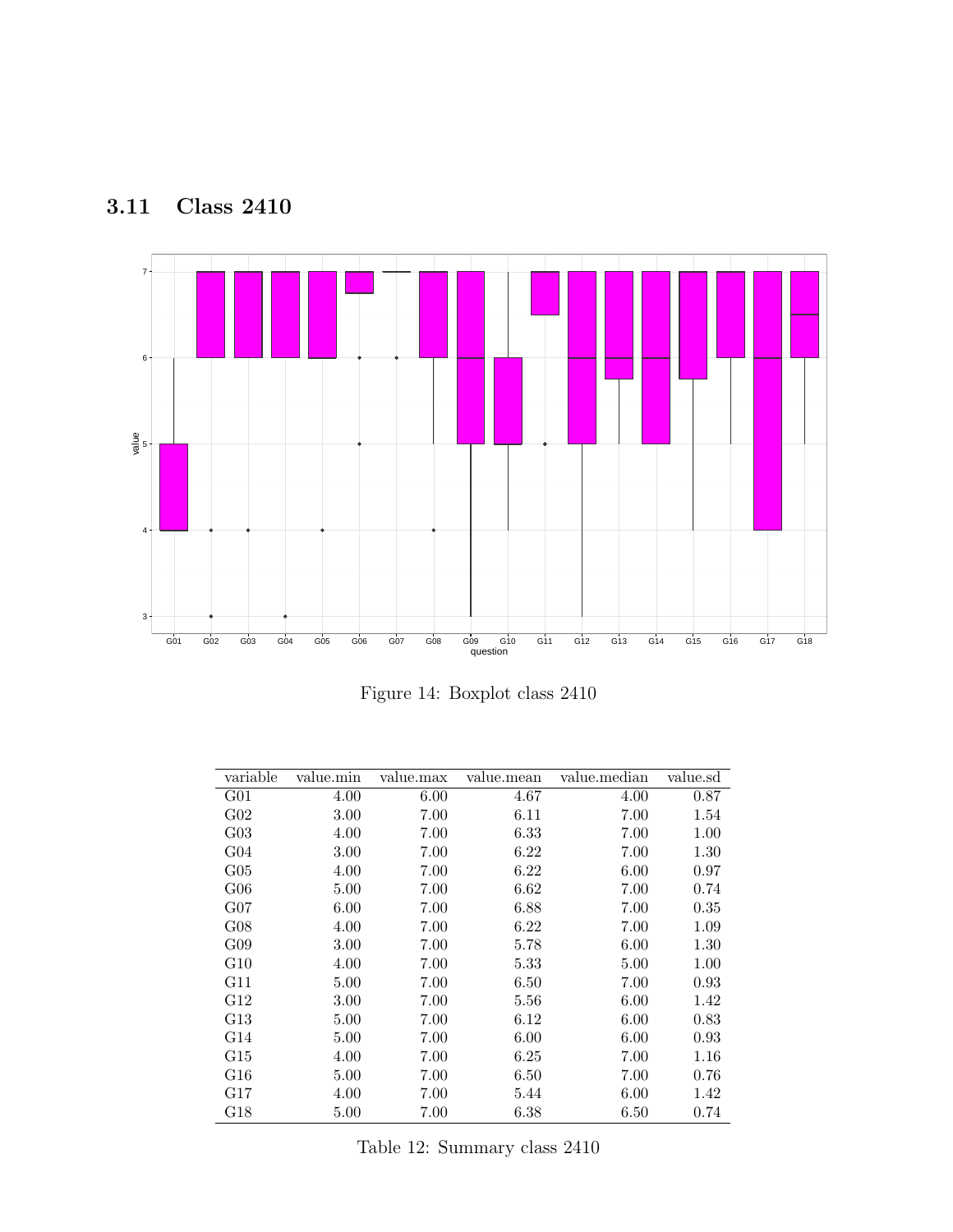<span id="page-14-0"></span>



Figure 15: Boxplot class 2433

| variable        | value.min | value.max | value.mean | value.median | value.sd |
|-----------------|-----------|-----------|------------|--------------|----------|
| G <sub>01</sub> | 4.00      | 6.00      | 5.45       | 6.00         | 0.69     |
| G <sub>02</sub> | 4.00      | 7.00      | 6.09       | 6.00         | 0.94     |
| $G_{03}$        | 4.00      | 7.00      | 6.27       | 6.00         | 0.90     |
| G <sub>04</sub> | 4.00      | 7.00      | 6.55       | 7.00         | 0.93     |
| $G_{05}$        | 5.00      | 7.00      | 6.55       | 7.00         | 0.69     |
| $G_{06}$        | 5.00      | 7.00      | 6.30       | 6.50         | 0.82     |
| $G_{07}$        | 3.00      | 7.00      | 5.91       | 6.00         | 1.14     |
| G08             | 3.00      | 7.00      | 6.60       | 7.00         | 1.26     |
| G09             | 3.00      | 7.00      | 5.73       | 6.00         | 1.27     |
| G10             | 4.00      | 7.00      | 5.64       | 6.00         | 0.81     |
| G11             | 5.00      | 7.00      | 6.27       | 6.00         | 0.65     |
| G12             | 4.00      | 7.00      | 5.82       | 6.00         | 0.98     |
| G13             | 3.00      | 7.00      | 5.64       | 6.00         | 1.36     |
| G14             | 5.00      | 7.00      | 6.09       | 6.00         | 0.70     |
| G15             | 4.00      | 7.00      | 6.09       | 6.00         | 0.94     |
| G16             | 2.00      | 7.00      | 5.27       | 5.00         | 1.56     |
| G17             | 4.00      | 6.00      | 5.55       | 6.00         | 0.82     |
| G18             | 4.00      | 7.00      | 6.10       | 6.00         | 0.99     |

Table 13: Summary class 2433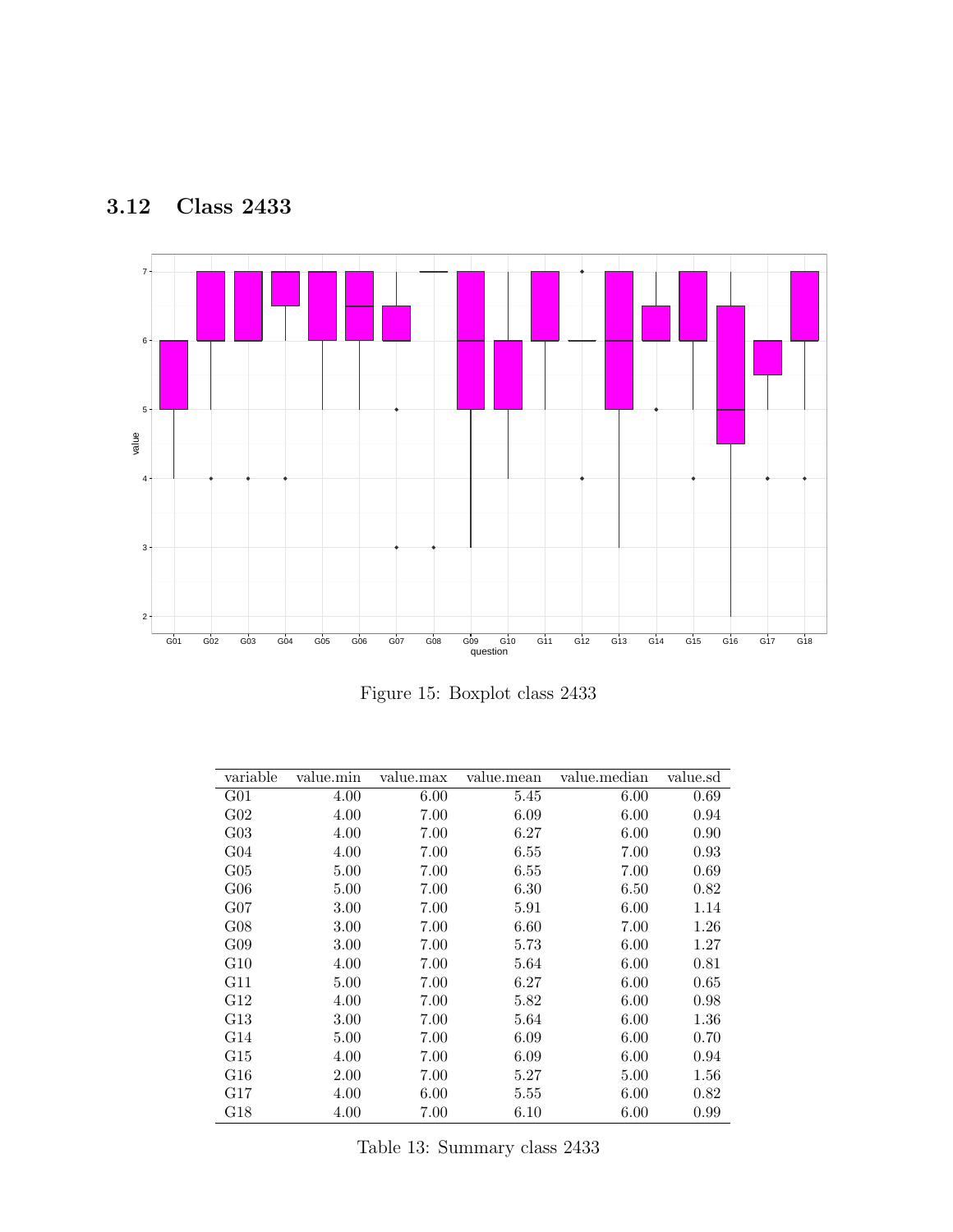<span id="page-15-0"></span>



Figure 16: Boxplot class 2725

| variable        | value.min | value.max | value.mean | value.median | value.sd |
|-----------------|-----------|-----------|------------|--------------|----------|
| G <sub>01</sub> | 4.00      | 6.00      | 4.79       | 5.00         | 0.79     |
| G <sub>02</sub> | 2.00      | 7.00      | 5.89       | 6.00         | 1.37     |
| $G_{03}$        | 2.00      | 7.00      | 6.26       | 7.00         | 1.28     |
| G <sub>04</sub> | 4.00      | 7.00      | 6.47       | 7.00         | 0.77     |
| $G_{05}$        | 4.00      | 7.00      | 6.26       | 6.00         | 0.87     |
| $G_{06}$        | 4.00      | 7.00      | 5.74       | 6.00         | 0.93     |
| $G_{07}$        | 2.00      | 7.00      | 6.42       | 7.00         | 1.30     |
| G08             | 1.00      | 7.00      | 5.05       | 6.00         | 1.84     |
| G09             | 2.00      | 7.00      | 5.47       | 6.00         | 1.43     |
| G10             | 1.00      | 7.00      | 4.67       | 4.50         | 1.94     |
| G11             | 4.00      | 7.00      | 5.37       | 5.00         | 0.96     |
| G12             | 2.00      | 7.00      | 5.37       | 5.00         | 1.21     |
| G13             | 3.00      | 7.00      | 5.89       | 6.00         | 1.15     |
| G14             | 2.00      | 6.00      | 4.63       | 5.00         | 1.16     |
| G15             | 1.00      | 7.00      | 4.16       | 5.00         | 1.80     |
| G16             | 2.00      | 7.00      | 5.47       | 6.00         | 1.65     |
| G17             | 2.00      | 7.00      | 5.16       | 5.00         | 1.54     |
| G18             | 2.00      | 7.00      | 5.74       | 6.00         | 1.41     |

Table 14: Summary class 2725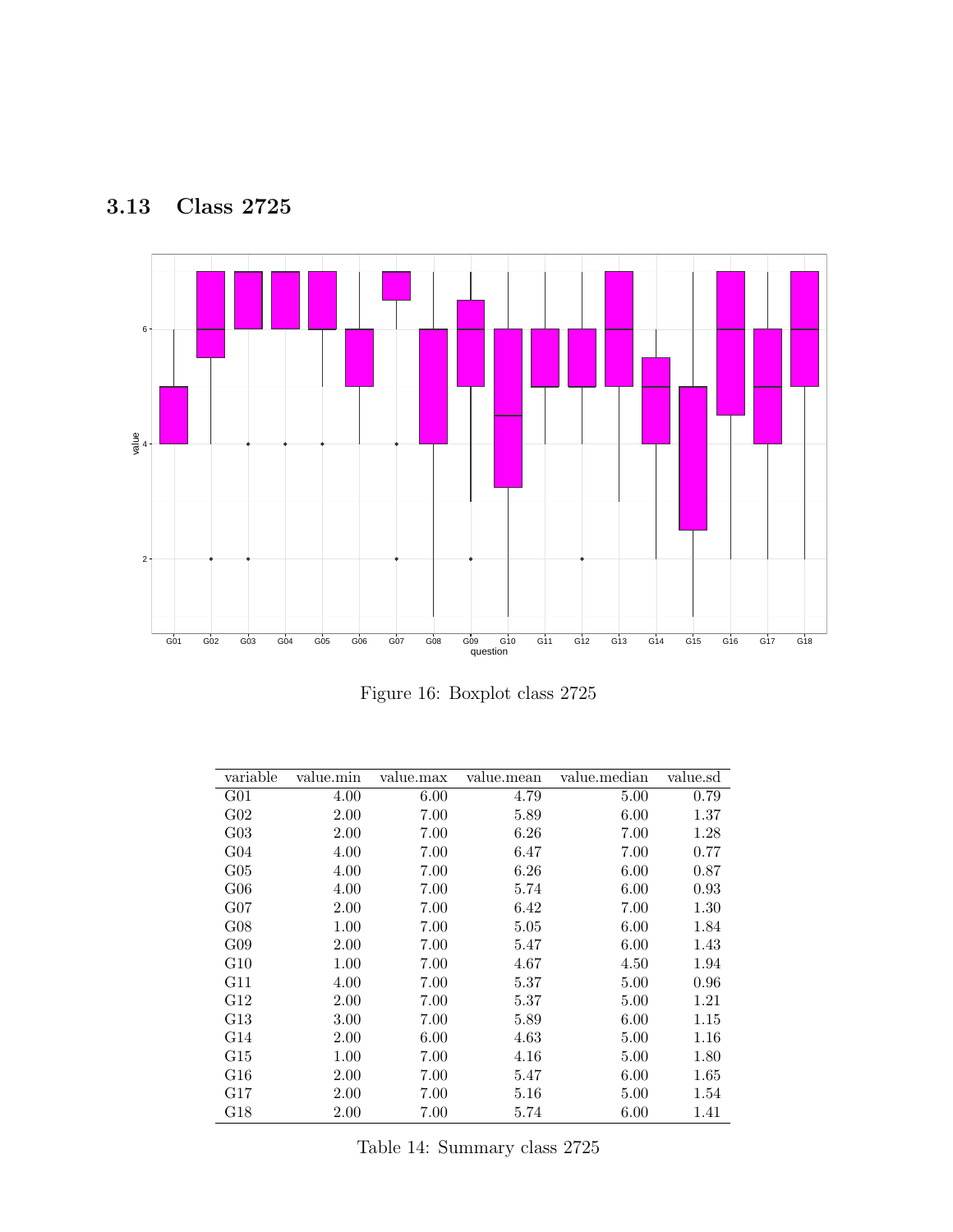<span id="page-16-0"></span>



Figure 17: Boxplot class 2729

| variable        | value.min | value.max | value.mean | value.median | value.sd |
|-----------------|-----------|-----------|------------|--------------|----------|
| G <sub>01</sub> | 4.00      | 6.00      | 5.00       | 5.00         | 0.82     |
| G <sub>02</sub> | 4.00      | 7.00      | 5.40       | 5.00         | 1.07     |
| $G_{03}$        | 4.00      | 7.00      | 5.80       | 6.00         | 1.03     |
| G <sub>04</sub> | 5.00      | 7.00      | 6.60       | 7.00         | 0.70     |
| $G_{05}$        | 5.00      | 7.00      | 6.50       | 7.00         | 0.71     |
| $G_{06}$        | 4.00      | 7.00      | 5.70       | 6.00         | 1.34     |
| $G_{07}$        | 3.00      | 7.00      | 6.20       | 6.50         | 1.23     |
| G08             | 3.00      | 6.00      | 4.90       | 5.00         | 1.10     |
| G09             | 4.00      | 7.00      | 5.00       | 5.00         | 1.15     |
| G10             | 2.00      | 7.00      | 4.50       | 5.00         | 1.35     |
| G11             | 1.00      | 7.00      | 4.30       | 4.50         | 1.89     |
| G12             | 2.00      | 6.00      | 4.20       | 4.00         | 1.32     |
| G13             | 4.00      | 7.00      | 5.10       | 5.00         | 0.88     |
| G14             | 2.00      | 5.00      | 4.22       | 4.00         | 0.97     |
| G15             | 1.00      | 7.00      | 4.20       | 4.00         | 1.99     |
| ${\rm G}16$     | 3.00      | 7.00      | 4.80       | 4.50         | 1.48     |
| G17             | 4.00      | 7.00      | 5.60       | 5.50         | 1.35     |
| G18             | 4.00      | 7.00      | 5.30       | 5.00         | 0.82     |

Table 15: Summary class 2729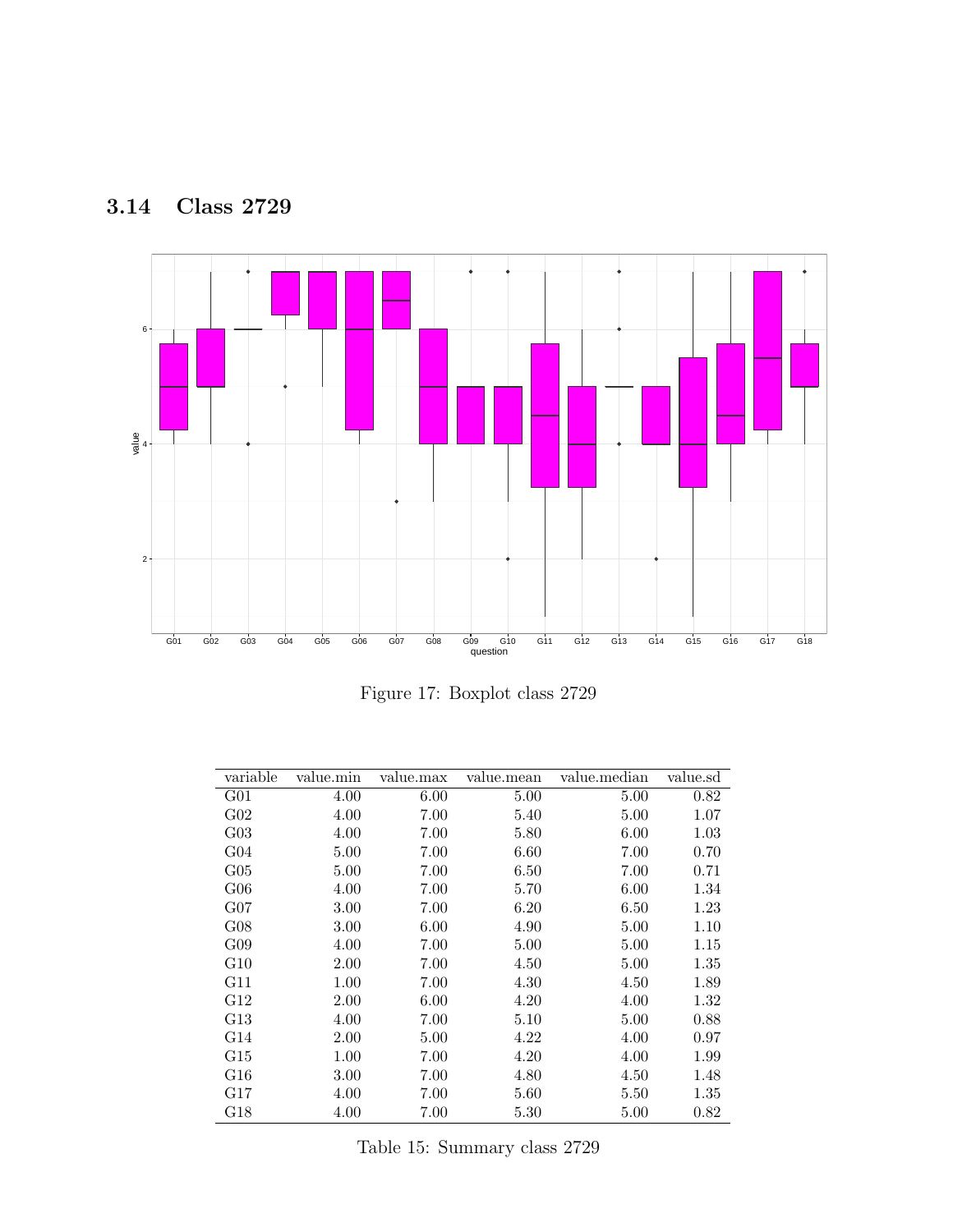<span id="page-17-0"></span>



Figure 18: Boxplot class 2732

| variable        | value.min | value.max | value.mean | value.median | value.sd |
|-----------------|-----------|-----------|------------|--------------|----------|
| G <sub>01</sub> | 4.00      | 6.00      | 5.08       | 5.00         | 0.65     |
| G <sub>02</sub> | 4.00      | 7.00      | 6.08       | 6.00         | 1.02     |
| $G_{03}$        | 3.00      | 7.00      | 6.25       | 6.50         | 1.03     |
| G <sub>04</sub> | 4.00      | 7.00      | 6.08       | 6.00         | 0.93     |
| $G_{05}$        | 4.00      | 7.00      | 6.04       | 6.00         | 1.00     |
| $G_{06}$        | 2.00      | 7.00      | 5.25       | 5.50         | 1.42     |
| $G_{07}$        | 5.00      | 7.00      | 6.46       | 7.00         | 0.78     |
| G08             | 2.00      | 7.00      | 4.88       | 5.00         | 1.23     |
| G09             | 3.00      | 7.00      | 5.54       | 6.00         | 1.14     |
| G10             | 3.00      | 7.00      | 5.42       | 6.00         | 0.97     |
| G11             | 3.00      | 7.00      | 5.62       | 6.00         | 1.17     |
| G12             | 4.00      | 7.00      | 5.58       | 6.00         | 0.97     |
| G13             | 1.00      | 7.00      | 5.25       | 6.00         | 1.48     |
| G14             | 3.00      | 7.00      | 5.04       | 5.00         | 0.91     |
| G15             | 1.00      | 7.00      | 4.29       | 5.00         | 1.99     |
| G16             | 2.00      | 7.00      | 5.00       | 5.00         | 1.57     |
| G17             | 3.00      | 7.00      | 5.46       | 5.50         | 1.10     |
| G18             | $3.00\,$  | 7.00      | $5.75\,$   | 6.00         | 1.15     |

Table 16: Summary class 2732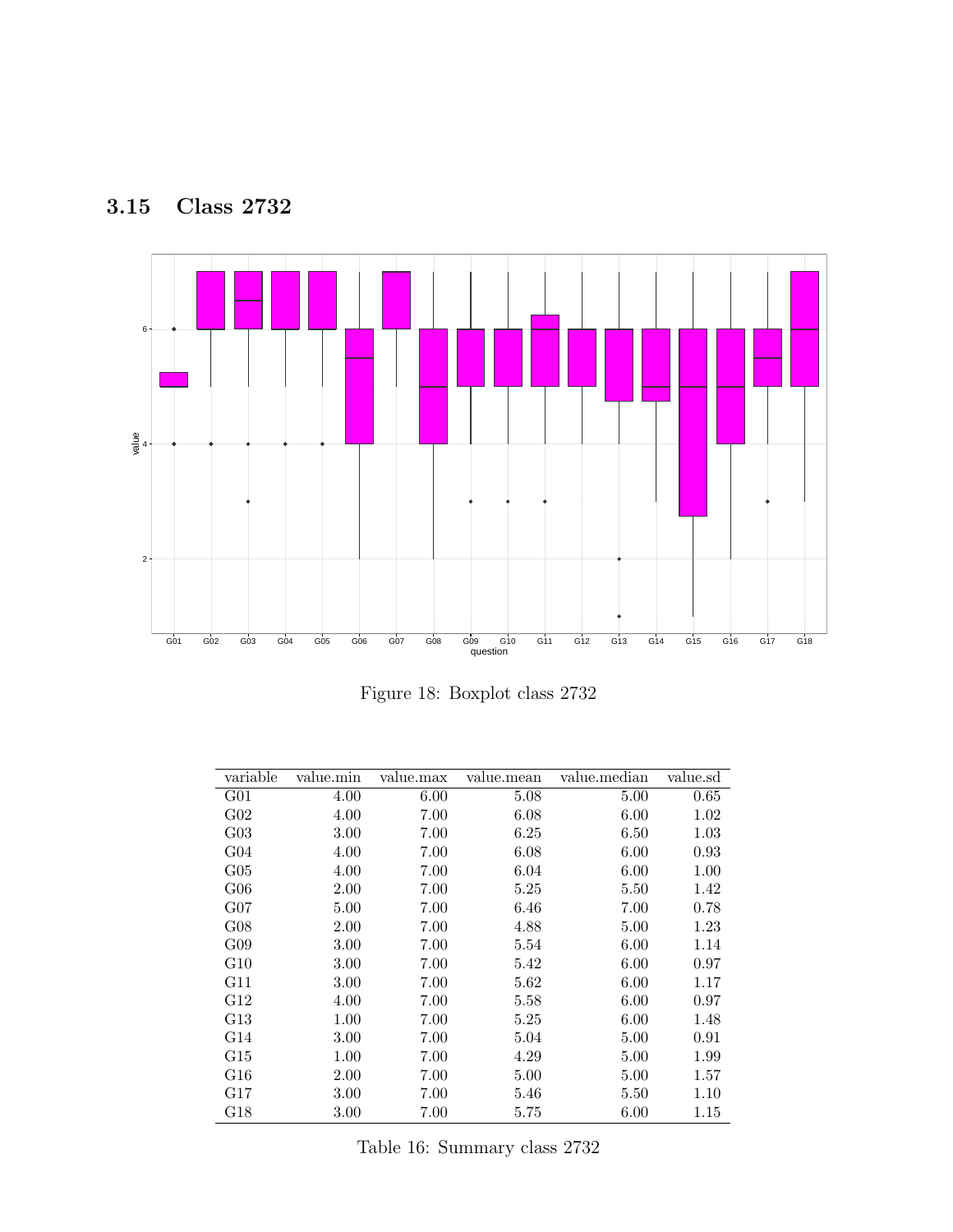<span id="page-18-0"></span>



Figure 19: Boxplot class 2770

| variable        | value.min | value.max | value.mean | value.median | value.sd |
|-----------------|-----------|-----------|------------|--------------|----------|
| G <sub>01</sub> | 4.00      | 7.00      | 5.09       | 5.00         | 0.82     |
| $G_{02}$        | 3.00      | $7.00\,$  | 5.80       | 6.00         | 0.98     |
| $G_{03}$        | 4.00      | 7.00      | 6.20       | 6.00         | 0.82     |
| G <sub>04</sub> | 4.00      | 7.00      | 6.24       | 6.00         | 0.79     |
| $G_{05}$        | 3.00      | 7.00      | 6.15       | 6.00         | 0.93     |
| $G_{06}$        | 3.00      | 7.00      | 5.43       | 6.00         | 1.15     |
| $G_{07}$        | 4.00      | 7.00      | 6.54       | 7.00         | 0.62     |
| G08             | 3.00      | 7.00      | 5.65       | 6.00         | 1.02     |
| G09             | 2.00      | 7.00      | 5.03       | 5.00         | 1.27     |
| G10             | 2.00      | 7.00      | 5.04       | 5.00         | 1.20     |
| G11             | 3.00      | 7.00      | 5.77       | 6.00         | 0.94     |
| G12             | 2.00      | 7.00      | 5.29       | 5.00         | 0.97     |
| G13             | 2.00      | 7.00      | 5.32       | 6.00         | 1.32     |
| G14             | 1.00      | 7.00      | 4.97       | 5.00         | 1.58     |
| G15             | 1.00      | 7.00      | 4.35       | 5.00         | 1.67     |
| G16             | 2.00      | 7.00      | 5.24       | 5.00         | $1.16\,$ |
| G17             | 3.00      | 7.00      | 5.87       | 6.00         | 1.00     |
| G18             | 3.00      | 7.00      | 5.67       | 6.00         | 0.88     |

Table 17: Summary class 2770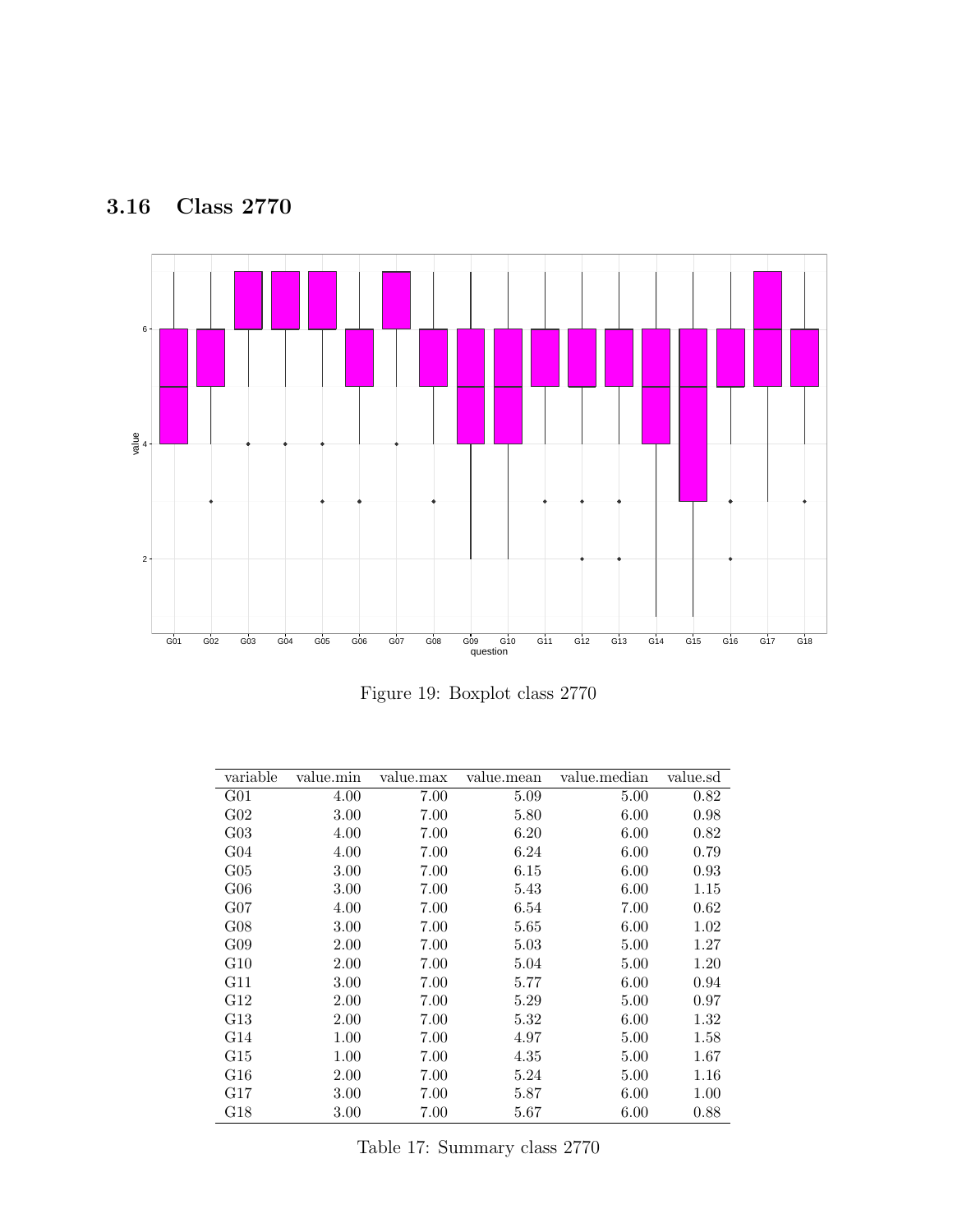<span id="page-19-0"></span>



Figure 20: Boxplot class 3855

| variable        | value.min | value.max | value.mean | value.median | value.sd |
|-----------------|-----------|-----------|------------|--------------|----------|
| G <sub>01</sub> | 4.00      | 6.00      | 5.00       | 5.00         | 0.82     |
| G <sub>02</sub> | 6.00      | 7.00      | 6.86       | 7.00         | 0.38     |
| $G_{03}$        | 6.00      | 7.00      | 6.86       | 7.00         | 0.38     |
| G <sub>04</sub> | 6.00      | 7.00      | 6.86       | 7.00         | 0.38     |
| $G_{05}$        | 4.00      | 7.00      | 6.14       | 6.00         | 1.07     |
| $G_{06}$        | 5.00      | 7.00      | 6.43       | 7.00         | 0.79     |
| $G_{07}$        | 6.00      | 7.00      | 6.57       | 7.00         | 0.53     |
| G08             | 4.00      | 7.00      | 6.43       | 7.00         | 1.13     |
| G09             | 7.00      | 7.00      | 7.00       | 7.00         | 0.00     |
| G10             | 5.00      | 7.00      | 6.29       | 7.00         | 0.95     |
| G11             | 5.00      | 7.00      | 6.43       | 7.00         | 0.79     |
| G12             | 5.00      | 7.00      | 6.43       | 7.00         | 0.79     |
| G13             | 6.00      | 7.00      | 6.86       | 7.00         | 0.38     |
| G14             | 4.00      | 7.00      | 6.14       | 7.00         | 1.21     |
| G15             | 4.00      | 7.00      | 5.57       | 6.00         | 1.27     |
| G16             | 4.00      | 7.00      | 5.57       | 5.00         | 1.40     |
| G17             | 3.00      | 7.00      | 5.57       | 6.00         | 1.62     |
| G18             | 5.00      | 7.00      | 6.43       | 7.00         | 0.79     |

Table 18: Summary class 3855